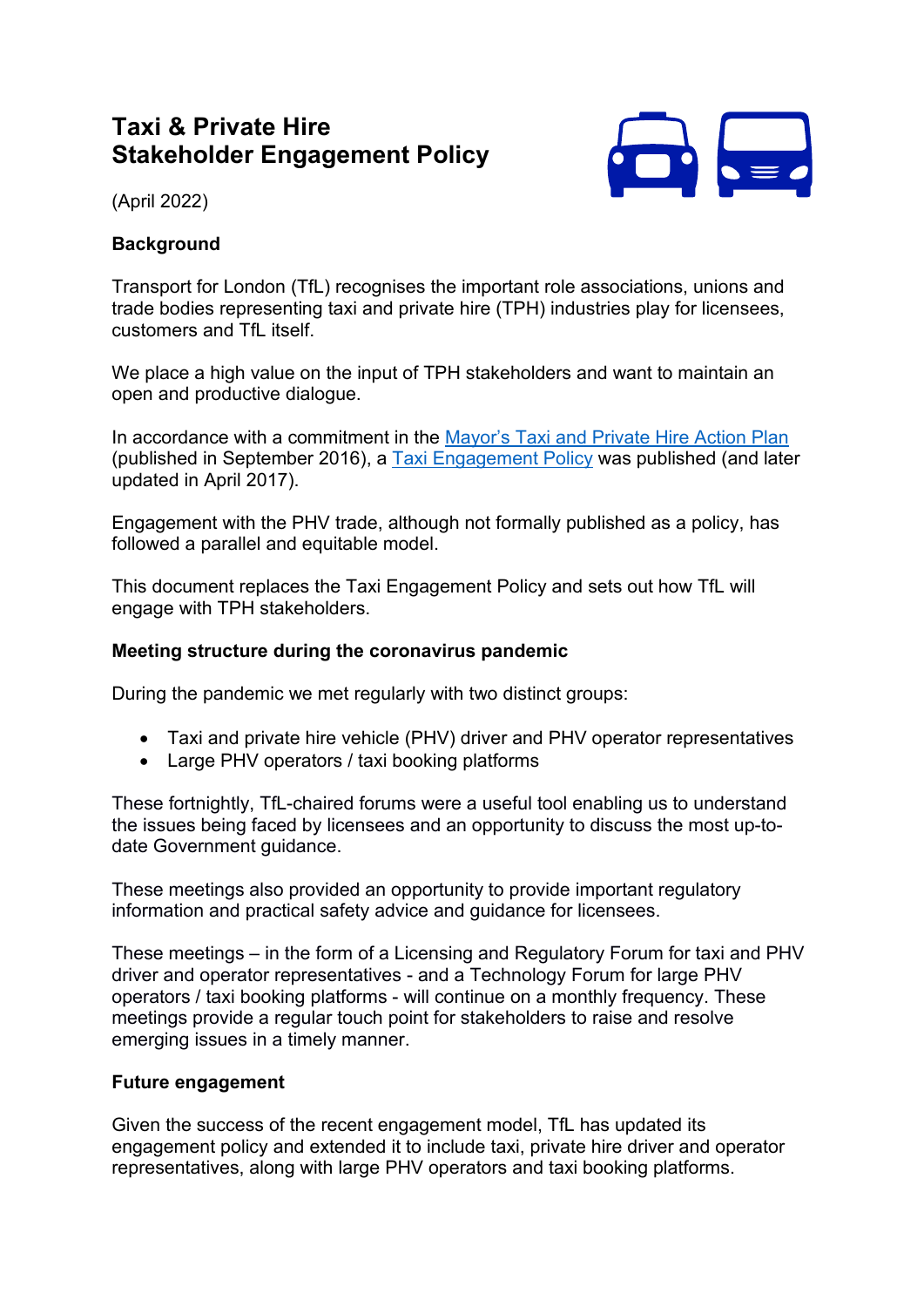The meetings referred to below will take a hybrid form (using Microsoft Teams) allowing people to attend in person or virtually.

The meetings will be suitably scheduled so actions and policy issues can be progressed in the intervening periods. Please see [Appendix A.](#page-5-0)

#### **Taxi driver, PHV driver and PHV operator representative engagement meetings**

From April 2022, a revised plan for regular engagement with taxi driver representatives and PHV driver and PHV operator representatives will be adopted. The driver representative meetings will continue to be trade specific, rather than combined, so that trade specific items can be discussed in more detail e.g. taxi fares; PHV operator fees.

The following meetings/engagements will take place on a rolling annual basis:

- Six-monthly meetings with the Deputy Mayor for Transport and the Transport Commissioner (or their nominated representative) and **Senior Taxi Trade Representatives** to discuss high-level strategic issues (e.g. Healthy Streets, Vision Zero, Air Quality, etc). The senior representative from each of the major taxi trade bodies will be invited, along with the Director of Licensing, Regulation and Charging, the General Manager for London Taxi and Private Hire and the TPH Stakeholder Lead.
- Six-monthly meetings with Senior Taxi Trade representatives, to discuss strategic issues and regulatory matters, to be chaired by the Director of Licensing, Regulation and Charging (or a suitable deputy). These will also be attended by TPH General Manager and TPH Stakeholder Lead.
- Six-monthly meetings with the Deputy Mayor for Transport and the Transport Commissioner (or their nominated representative) and **Senior PHV Industry Representatives** to discuss high-level strategic issues (as above). The senior representative from PHV driver and PHV operator bodies will be invited, along with the Director of Licensing, Regulation and Charging, the General Manager for London Taxi and Private Hire and the TPH Stakeholder Lead.
- Six-monthly meetings with Senior PHV Industry Representatives, to discuss strategic issues and regulatory matters, to be chaired by the Director of Licensing, Regulation and Charging (or a suitable deputy). They will also be attended by TPH General Manager and TPH Stakeholder Lead.
- Ad-hoc meetings will also take place with TPH stakeholders to discuss issues relevant to that industry. The chairing of these meetings and TfL attendees will be determined by the topic(s) being discussed.
- Quarterly online publication of TPH licensing, compliance and enforcement statistics. Trade representatives can review the statistics and raise or highlight any queries via day-to-day engagement with the TPH Stakeholder Management team.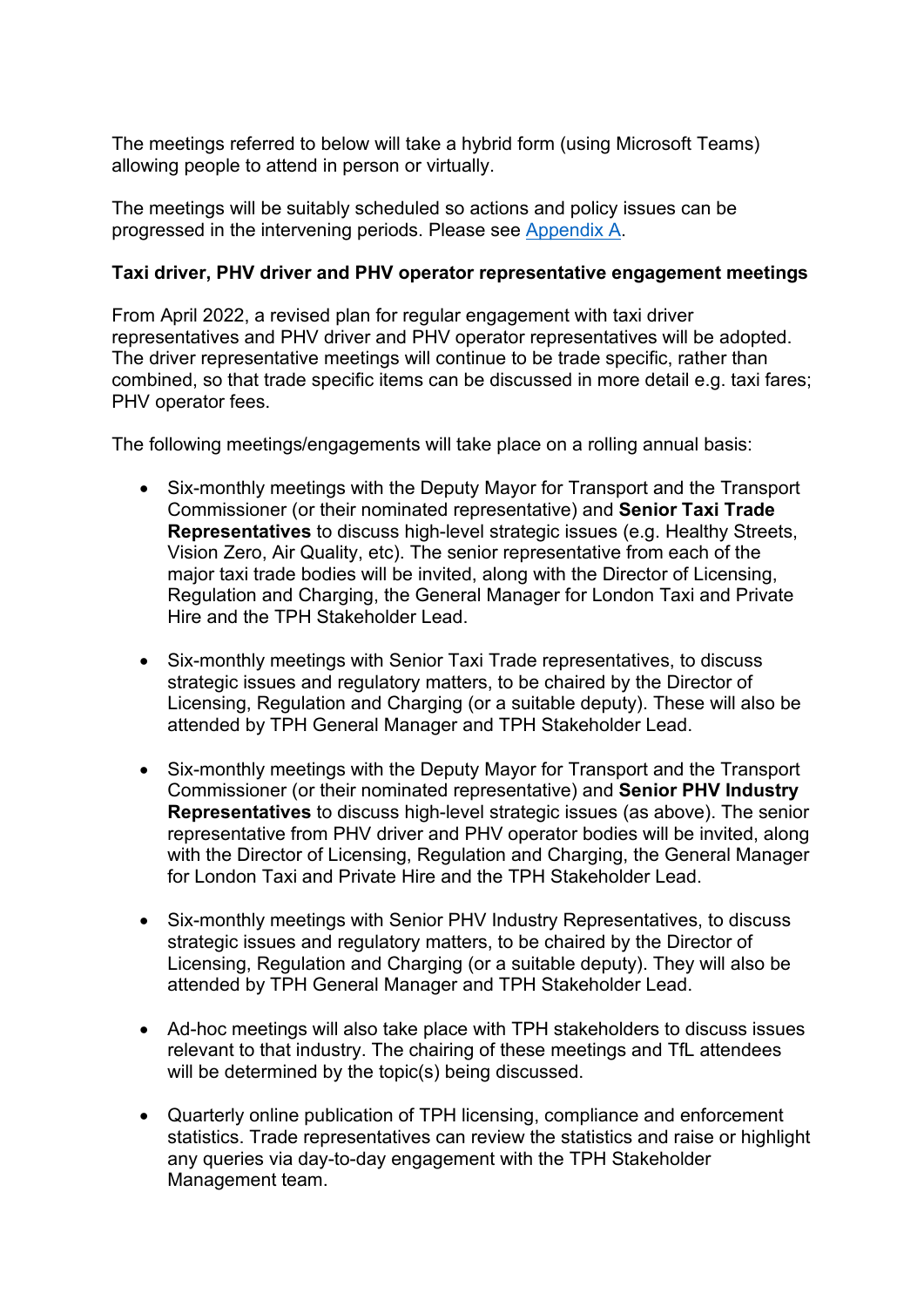## **Additional stakeholder engagement opportunities**

- If stakeholders also wish to meet on a one-to-one basis from time to time, to discuss issues specific to their organisation or that cannot be discussed in the wider forums (i.e. due to commercially sensitive) – then requests will be considered on a case-by-case basis.
- Regular meetings between TfL's operator licensing team and large PHV operators to discuss important regulatory matters will continue to be scheduled.
- Other stakeholder engagement opportunities include: an annual Suburban Taxi Forum; taxi fare and tariff discussions and occasional workshops on key issues (for example, Health and Wellbeing, ULEZ, EV charging infrastructure, Healthy Streets, etc.). The latter may require specialist attendees from across TfL or by additional trade bodies.
- In addition, TfL attendance, by request from the trade, at regular and ad hoc trade-led meetings such as the LPHCA Roadshow, London Cab Ranks Committee or the Heathrow Compliance Meeting (CPOS to attend the latter, unless there is a Heathrow-specific licensing or operational matter to discuss).
- Ad hoc meetings between TfL and smaller organisations or TPH stakeholders who are not part of the formal engagement process will also take place, on request, to discuss specific TPH topics.

## **Principles of TPH Engagement**

TfL is committed to formal engagement with existing TPH stakeholders through structured, regular meetings.

New TPH stakeholders can apply to join the formal engagement groups by providing information to satisfy TfL that:

- The organisation is formally established, a registered friendly society or trade union
- The organisation represents no less than five per cent of licensed drivers in the industry

Requests can be made by emailing [SMBTPHSeniorRelation@tfl.gov.uk](mailto:SMBTPHSeniorRelation@tfl.gov.uk)

Principles for formal engagement:

- **Agendas**: agenda items to be agreed prior to meetings.
- **Chairing**: meetings will be chaired by the organisation hosting and administering the meeting. The chair will work to ensure appropriate time is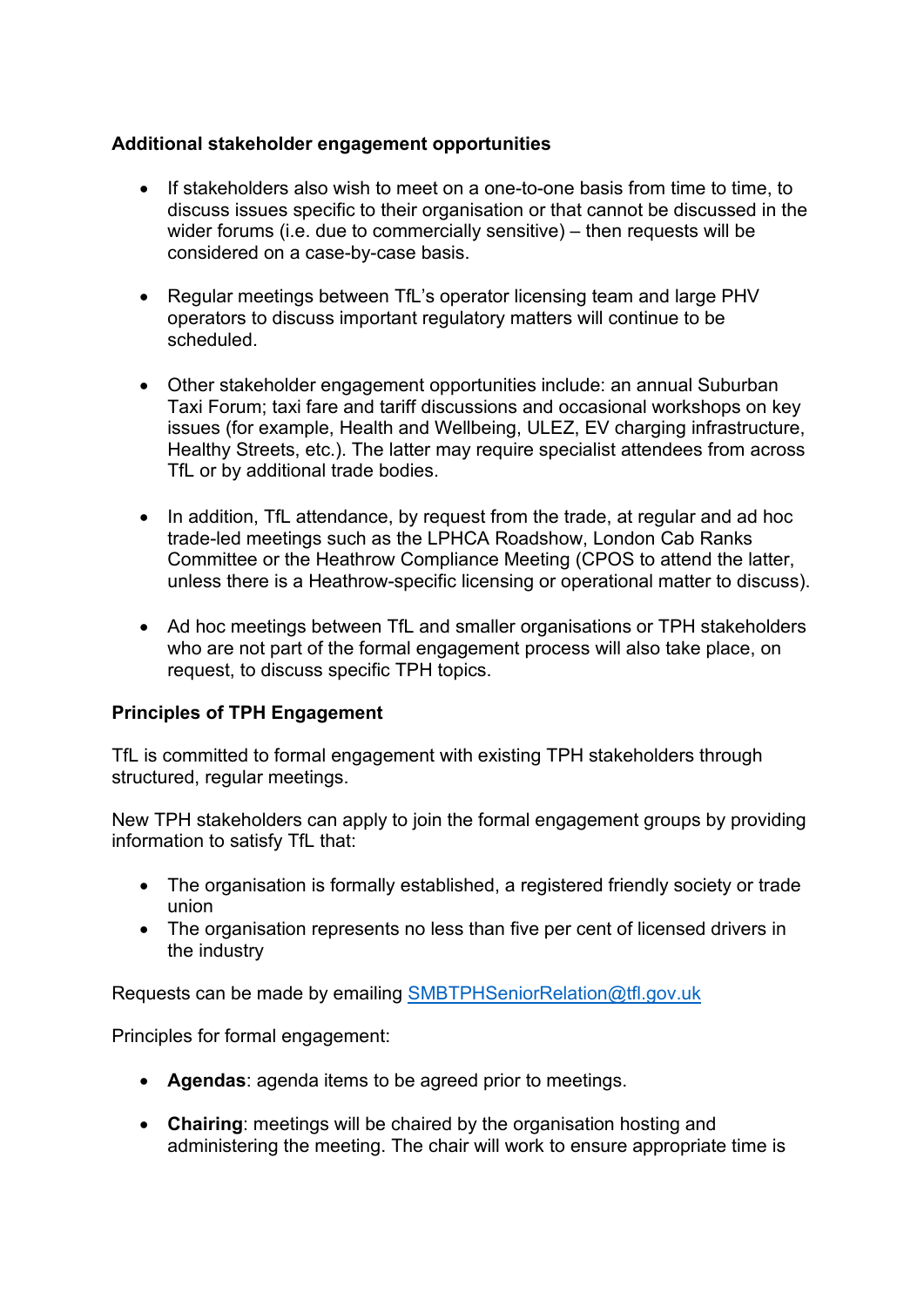given to all meeting attendees, and that they respect each other's right to talk and share the views of their organisation.

• **Conduct**: We are fully committed to open and honest dialogue with all parties involved in formal engagement. However, meeting attendees are expected to conduct themselves in a courteous and respectful manner.

As is the case with all business meeting, there will be a **zero tolerance** approach to any derogatory comments made in meetings and for any breaches of confidentiality, harassment (including sexual harassment, racial harassment, harassment on grounds of disability, age, religion or belief/nonreligion or non-belief, and homophobic bullying/harassment on grounds of sexual orientation), or comments of a personal nature, including comments made either in meetings or externally (such as on social media or in blogs), will be dealt with by exclusion from meetings and the engagement process.

- **Confidentiality**: confidential information should always be treated as such. Meeting attendees, including TfL representatives, will always be clear if information is being provided in confidence. Personal information or queries about licensing actions or applications won't be discussed in these forums.
- **Exclusion from meetings**: in any instance where it becomes necessary for an individual to be excluded from a meeting, the following process will be followed:
	- o In meetings: If a representative's behaviour becomes a cause for concern in the meeting, they will be alerted as such by the meeting chair. If the behaviour continues, they will be excluded from that meeting, future meetings and the senior representative of their organisation will be contacted by TfL to discuss appropriate future representation.
	- o Outside of meetings: If a representative's behaviour becomes a cause for concern outside of the meeting (for example, on social media or in a blog), the senior representative of their organisation will be contacted by TfL to discuss appropriate future representation.
- **Meeting representatives**: stakeholder organisations to put forward one representative per meeting.
- **Summary notes and actions**: TfL will provide summary notes and actions for each meeting they chair. The notes will reflect the views of an organisation on key points. At no time must audio or visual recordings be made of meetings by any attendee.

#### **Stakeholder Engagement – other TfL channels**

• In addition to the meeting schedule, any TPH stakeholder is welcome to contact the TPH Stakeholder Relations team with any issues that may arise outside of the formal meeting process (including licensing queries), via email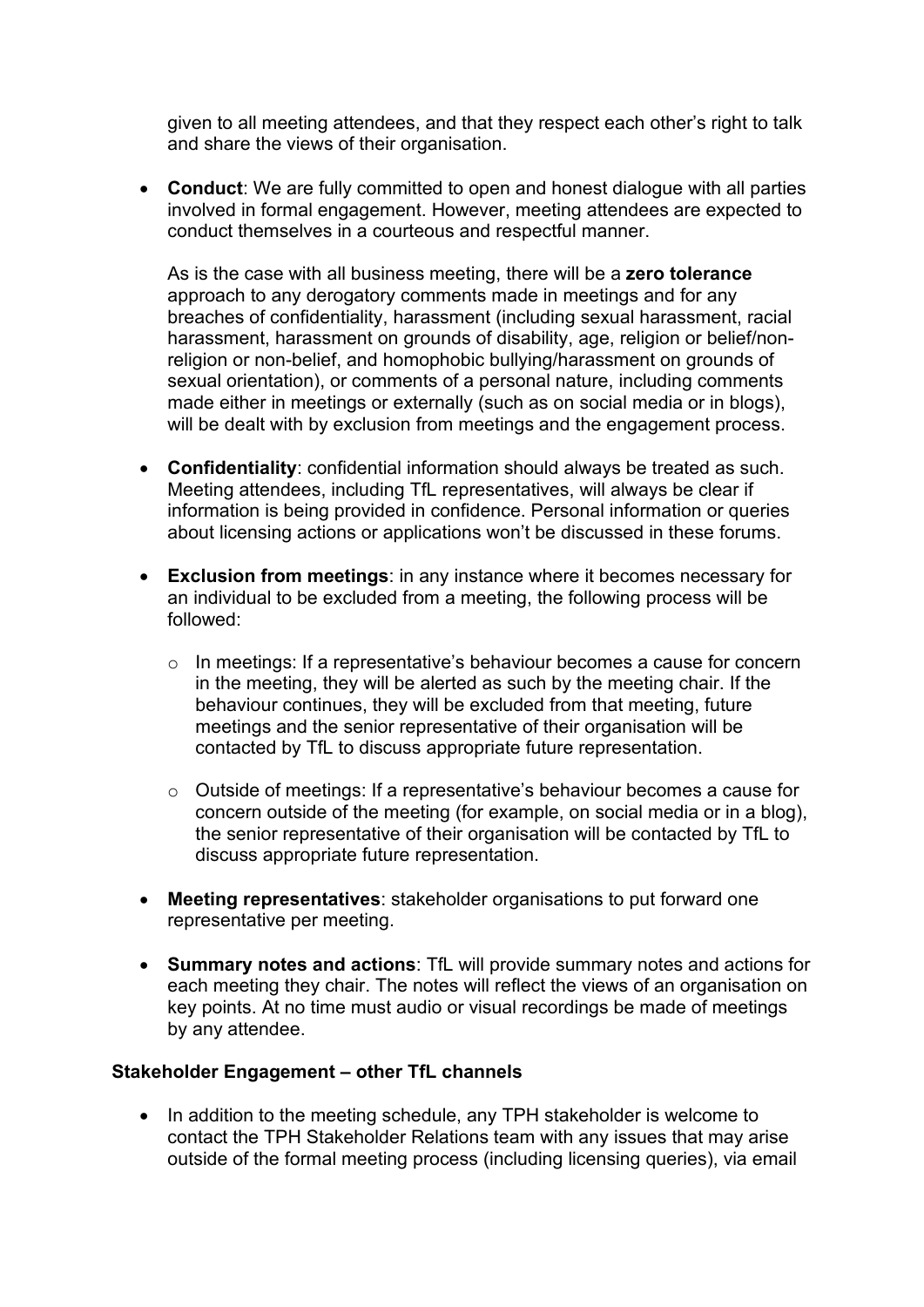or phone. In the first instance, it is helpful to direct your enquiries to the TPH Stakeholder Lead, who will coordinate a response on behalf of TfL.

• We will continue to communicate with licensees through other established channels, such as TPH web pages, the weekly email to licensees, TPH Notices, OnRoute magazine and Twitter.

#### **Stakeholder Engagement – trade channels**

- We understand that stakeholders communicate with their members and licensees through a wide range of channels, including trade publications, printed and online material, driver bulletins and social media. We ask that stakeholders carefully consider the substance and accuracy of articles in such media and would be happy to provide a comment or right to reply.
- We understand and respect stakeholders' rights to free speech and protest, in the event of a dispute. However, we ask that you carefully consider the need for such demonstrations and offer TfL the opportunity and time to address or resolve any issues of concern prior to taking such action.

**Ends**